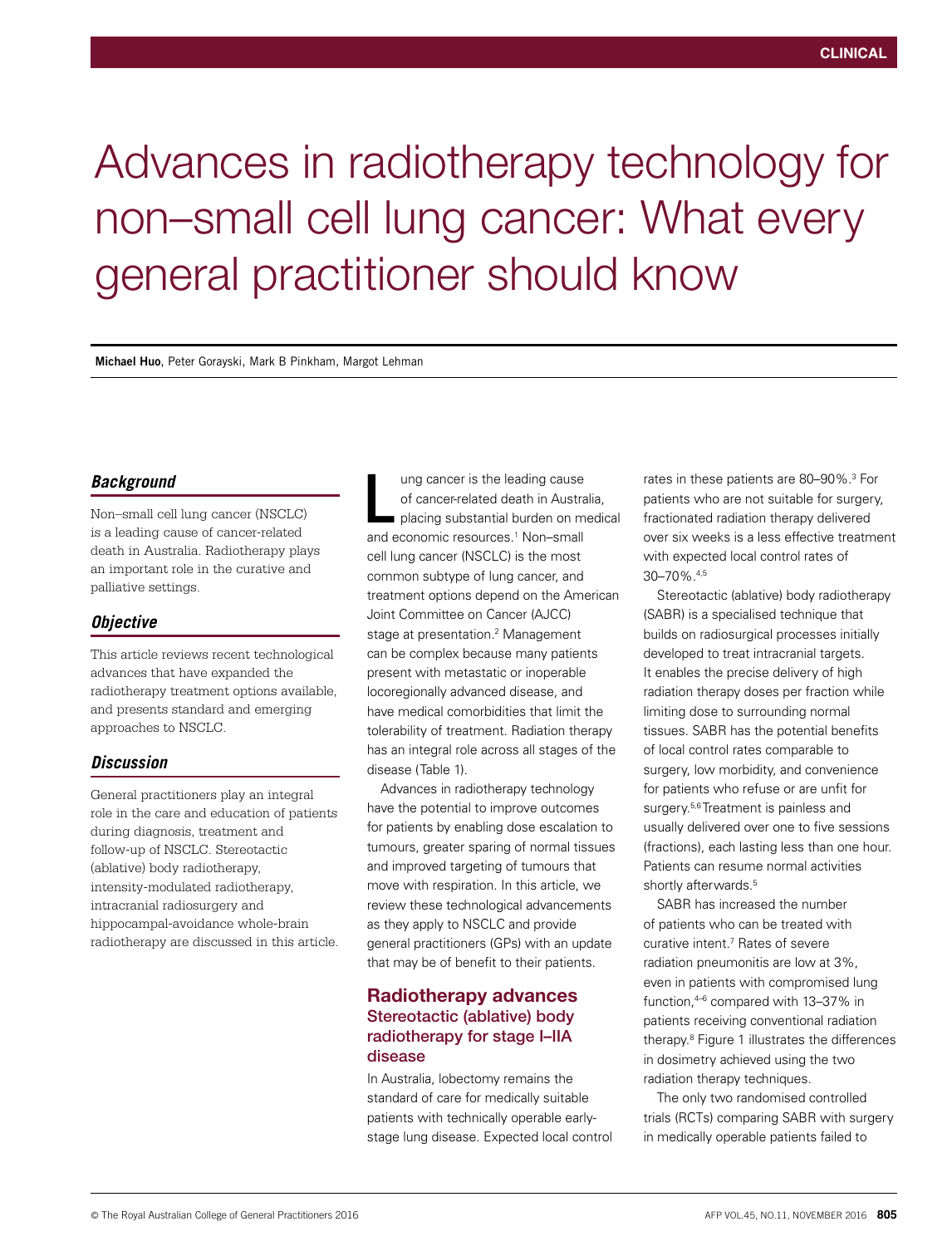#### Table 1. Overview of standard and emerging treatment options for NSCLC according to American Joint Committee on Cancer Stage

| <b>Stage</b>                                                                         | <b>Standard</b>                                                                                         | <b>Emerging</b>                                                                | <b>Benefit</b>                                                                                                                            |
|--------------------------------------------------------------------------------------|---------------------------------------------------------------------------------------------------------|--------------------------------------------------------------------------------|-------------------------------------------------------------------------------------------------------------------------------------------|
| Stage I-lla<br>(Primary <7cm)                                                        | • Surgical resection<br>• Conventional fractionated<br>radiation therapy (up to 33<br>daily treatments) | • SABR (1-5 daily treatments)                                                  | • Reduced morbidity<br>$\bullet$ Convenience<br>• Improved local control if inoperable<br>• Expands curative options                      |
| Stage IIb-III<br>(Primary >7 cm or extensive local<br>invasion or nodal involvement) | • Surgical resection<br>$\bullet$ 3DCRT                                                                 | $\bullet$ IMRT<br>• 4DCT planning<br>• Respiratory gating/4DRT                 | • Reduced morbidity<br>• Theoretically improved therapeutic<br>window                                                                     |
| Stage IV<br>(Brain metastases)                                                       | • Surgical resection<br>$\bullet$ WBRT                                                                  | • Stereotactic radiosurgery or<br>radiotherapy<br>• Hippocampal-avoidance WBRT | • Non-invasive treatment to improve<br>local control, reduced morbidity<br>• Maximises distant intracranial control<br>with less toxicity |
| Stage IV<br>(Limited metastatic disease)<br>[oligometastases])                       | • Chemotherapy<br>• Targeted therapy<br>• Simple radiation therapy                                      | • SABR for oligometastases<br>• Sequencing with<br>immunotherapy               | • Improves local control of symptomatic<br>metastases<br>• Theoretically prolongs effectiveness<br>of systemic therapy, survival          |

*3DCRT, three-dimensional conformal radiotherapy; 4DCT, four-dimensional computed tomography; IMRT, intensity-modulated radiotherapy; SABR, stereotactic (ablative) body radiotherapy; WBRT, whole brain radiotherapy*

accrue and closed prematurely. A pooled analysis of their data has suggested statistically superior survival rates for those treated with SABR.<sup>9</sup> It is postulated that this observation is because of reduced risk of treatment-related death, but this conclusion remains controversial and further studies are warranted.

#### SABR for oligometastatic disease

For most patients with metastatic NSCLC, the prognosis is poor. However, some

patients with limited disease (up to five metastases) may have a more indolent tumour biology and a more favourable prognosis. These patients are said to have 'oligometastatic disease' and may benefit from local ablative therapy.<sup>2</sup> As a noninvasive, outpatient alternative to surgery, SABR can be used in this setting to achieve local control rates of >80% with low toxicity.10

Non-randomised data suggest that the combination of SABR and erlotinib



#### Figure 1. Conventional radiotherapy versus SABR

*Axial view of dosimetry with conventional fractionated 3DCRT (left) and SABR (right) for the same stage I NSCLC patient. The coloured lines represent radiation dose distribution, with the thick yellow line representing the prescribed dose. SABR delivers a biologically more effective dose to the tumour (blue shading) and the dose to surrounding tissues is less.*

*3DCRT, three-dimensional conformal radiotherapy; NSCLC, non-small cell lung cancer; SABR, stereotactic (ablative) body radiotherapy.*

in patients with oligometastatic disease improves progression-free and overall survival, compared with historical controls (14 and 20 months versus two and six months, respectively),<sup>11</sup> but high-quality data are lacking. Potentially beneficial synergistic interactions between SABR and systemic agents is an area of active research.<sup>12</sup> SABR could be used to ablate self-selected tumour foci that develop resistance to targeted therapy, or precipitate release of antigens that immunotherapy can exploit to stimulate an augmented response.

### Intensity modulated radiation therapy for stages II–III disease

The standard treatment for inoperable locoregionally advanced disease is chemoradiotherapy.13 Radiotherapy is typically delivered in 30–33 daily fractions at five per week to a total dose of 60–66 Gy.3 Distant metastatic failure is the greatest risk for these patients, but up to 46% may have persistent or recurrent locoregional disease as well.14 SABR is not possible in this setting because the volume is large and mediastinal structures are included in the treatment volume.

Intensity-modulated radiation therapy (IMRT) is an established radiation therapy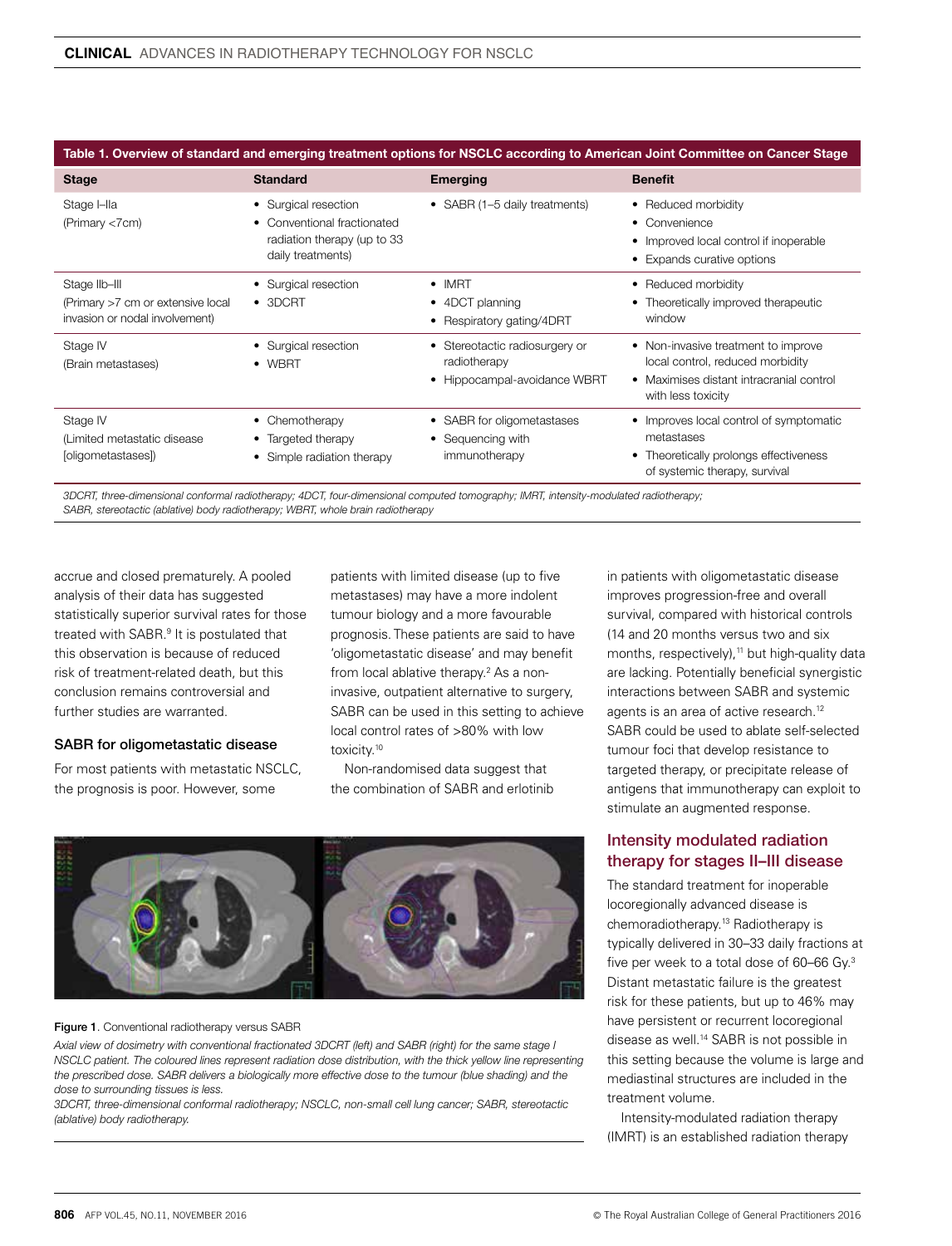



*Coronal view of intensity-modulated radiotherapy dosimetry demonstrating conformity of the prescribed dose (yellow line) to the target volume (orange shading) while sparing lower dose to lung and heart (blue and purple lines).*

*IMRT, intensity-modulated radiation therapy*

technique routinely use in other cancer subsites (eg head and neck cancer) and delivers improved radiation dose shaping, compared with standard threedimensional conformal radiotherapy (3DCRT). IMRT relies on multiple, computer-controlled, independently driven tungsten leaves to variably block parts of the beam and improve the conformity of the high and intermediate doses to the target. This might improve outcomes through reduced toxicity in normal tissues and/or dose escalation to the tumour.<sup>15</sup> In Australia, 3DCRT remains the standard of care in most hospital departments, but IMRT may be considered on an individualised basis to treat large targets or those close to critical structures. Figure 2 illustrates an IMRT treatment plan in a patient with Stage III NSCLC.

# Motion management strategies

## Four-dimensional computed tomography and radiation therapy

Tumours in the lungs move with respiration during treatment, particularly when they are located close to the

diaphragm. To ensure that the tumour receives the intended dose, the convention is to add a margin of normal tissue around the target to account for this uncertainty.

Four-dimensional computed tomography (4DCT) is a specialised scanning technique used during the radiation therapy planning stage to characterise and quantify individual tumour movement during respiration. This technique is essential when using sophisticated techniques in the chest such as SABR or 3DCRT/IMRT that deliver high doses with steep dose gradients. By accurately defining the tumour volume in every phase of respiration, 4DCT reduces the risk of geographical miss and can spare unnecessary irradiation of normal lung through an individualised approach.<sup>16</sup>

The four-dimensional concept can also be applied to radiation therapy. Through the use of fiducial markers on the patient or within the tumour, treatment can be delivered in a way that continuously responds to respiratory motion in real time. This is achieved using various techniques, including a robotic arm–mounted linear accelerator (eg

Cyberknife), a robotic couch or dynamic tungsten leaves that variably block parts of the field while the beam is on.<sup>17,18</sup> These technologies are not currently available in the majority of Australian radiotherapy departments.

#### Respiratory gating

Radiation therapy delivery can also be restricted to specific phases of the respiratory cycle with the use of gating technology, effectively treating only when the target moves into the crosshairs. Breathing training may be required to help patients regulate respiration.18 Respiratory gating further reduces the amount of normal lung tissue irradiated during treatment, but markedly prolongs the time required to deliver it.<sup>19</sup> In practice, the additional gains in potential normal lung sparing may not be clinically or financially justifiable when alternative four-dimensional approaches are in use already. In addition, not all tumours have a high degree of motion, particularly those in the upper and medial regions of the thorax.18

## Stereotactic radiosurgery for brain metastases

Up to 20% of patients with stage III NSCLC will develop brain metastases,<sup>20</sup> and this may increase with the growing use of imaging in asymptomatic patients and the emergence of increasingly effective systemic therapies. The prognosis for brain metastases varies according to age, performance status, number of brain metastases and extent of extracranial disease.<sup>21,22</sup>

A standard treatment for patients with multiple metastases is whole brain radiotherapy (WBRT) with a median survival of four to six months.<sup>21,22</sup> In select patients with better prognoses, local therapy with surgery or stereotactic radiosurgery (SRS) improves outcomes, compared with WBRT alone.<sup>23,24</sup> SRS refers to the precise delivery of a single, high radiation therapy dose to the tumour to maximise local control and minimise dose to surrounding normal brain (Figure 3).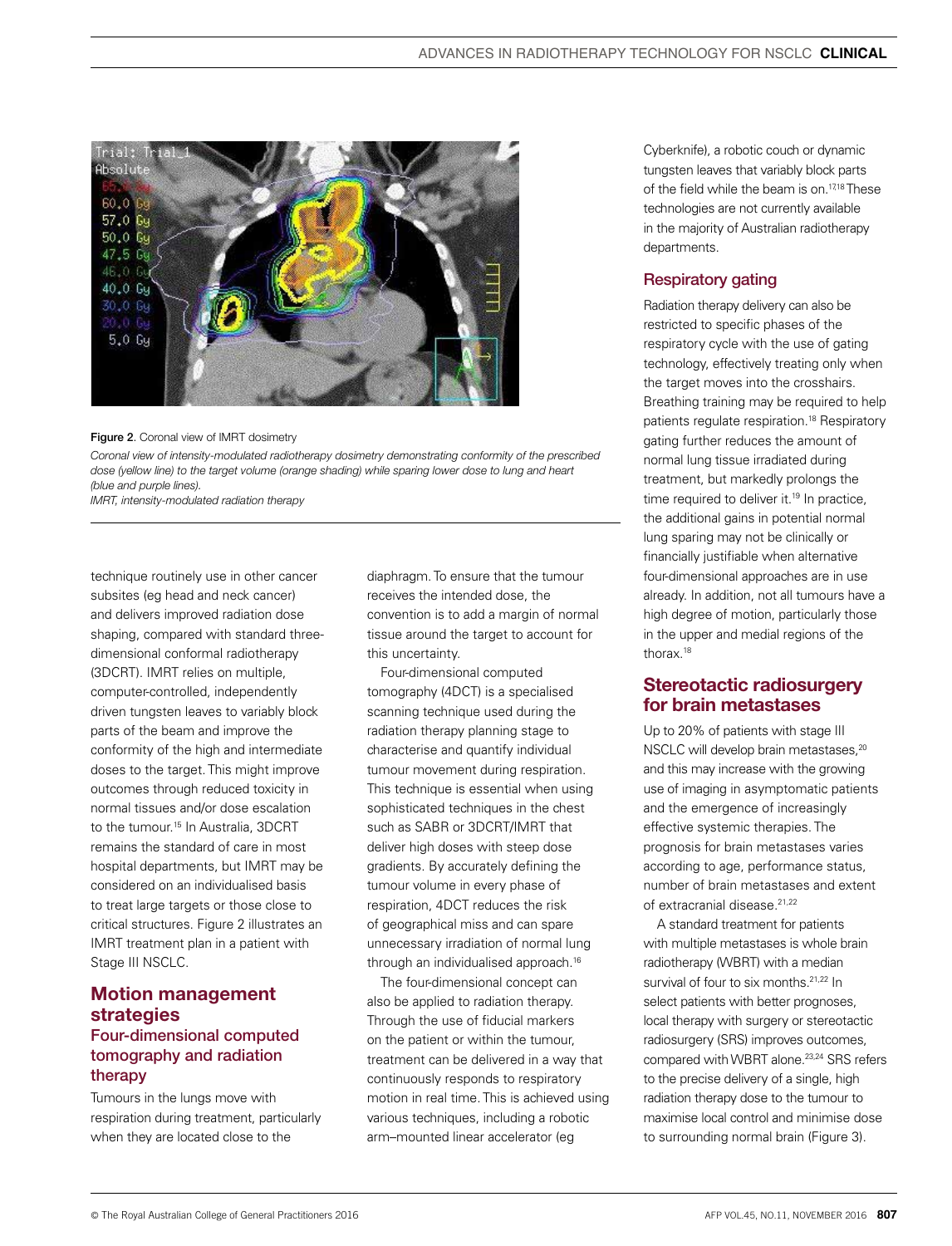Outcomes following surgery or SRS are considered comparable for lesions <2–3 cm in diameter, but they have never been compared successfully in an RCT. Surgery may be preferred for larger symptomatic lesions or when histology is required. SRS is painless and permits treatment of multiple targets in a single outpatient treatment. Patients are immobilised using an invasive headframe or thermoplastic shell.

The addition of WBRT after local therapy improves radiological measures of intracranial control, but the clinical benefit is unclear and it may be associated with adverse quality-of-life and neurocognitive effects.25–27 Withholding WBRT after SRS with magnetic resonance imaging (MRI) surveillance is now a standard treatment approach.2

Following surgery, local control is approximately 40% at two years.<sup>28</sup> SRS or stereotactic radiotherapy (SRT) to the surgical cavity may be considered as an alternative to WBRT to improve local control.<sup>2</sup> Distinct from SRS, SRT is delivered over three to five fractions to exploit the principle of fractionation and improve the therapeutic ratio (similar to SABR in the body).

## Hippocampal-avoidance **WRRT**

Although WBRT may be associated with toxicity, uncontrolled intracranial disease poses the greatest risk to patients with brain metastases. Thus, novel ways to deliver WBRT have been explored. Preclinical data suggest that the deleterious effects of cranial radiation therapy on neurocognitive function are at least in part related to effects on neural stem cells located in the subventricular zones lining the lateral ventricle and hippocampal dentate gyrus.<sup>29</sup> Using IMRT, the dose to these structures can be reduced but maintained elsewhere to deliver so-called hippocampal avoidance WBRT (HA-WBRT). An example of this is given in Figure 3.

In a non-randomised prospective study of 42 patients with multiple brain metastases at least 5 mm from either hippocampus, the risk of memory decline at four months after HA-WBRT was 7%, compared with a historical control of



#### Figure 3. Treatment of brain metastases: SRS and HA-WBRT

Left – axial view of Gamma Knife SRS plan to three non-small cell lung cancer brain metastases. *The metastases receive a high dose (yellow line) that rapidly drops away such that the rest of the brain receives a very low dose.* 

*Right – HA-WBRT dosimetry demonstrating homogenous coverage of the brain with the prescribed dose (green line) except in the medial temporal lobes, with sparing of bilateral hippocampi. Significant dose dropoff around both hippocampi (coloured lines) is demonstrated.*

30% after standard WBRT and qualityof-life measures remained stable.<sup>30</sup> Whether the additional training, costs and resources required to deliver HA-WBRT can be justified in all patients is a matter of ongoing debate.

# Conclusion

NSCLC is a challenging disease to treat and has historically poor outcomes. Radiation therapy has an important role across all stages of the disease. Technological advances have expanded treatment options for appropriately selected patients, to improve the quality and quantity of survival. Equipped with this knowledge, GPs can more effectively inform, support and refer patients as part of the multidisciplinary team needed to treat NSCLC.

#### Authors

Michael Huo BCom, MBBS, Radiation Oncology Registrar, Department of Radiation Oncology, Princess Alexandra Hospital, Woolloongabba, Qld; School of Medicine, University of Queensland, Brisbane, Qld. michaelhuo@live.com.au Peter Gorayski BSc (Hons), BMBS, FRACGP, FRANZCR, Radiation Oncologist, Radiation Oncology Centres, Mater Private Hospital Springfield, Springfield Central, Qld; School of Medicine, University of Queensland, Brisbane, Qld

Mark B Pinkham BMBCh, MA (Hons), FRANZCR, Radiation Oncologist, Department of Radiation Oncology, Princess Alexandra Hospital, Woolloongabba, Qld; School of Medicine, University of Queensland, Brisbane, Qld

Margot Lehman MBBS (Hons), GDPH, FRANZCR, Senior Radiation Oncologist and Director, Department of Radiation Oncology, Princess Alexandra Hospital, Woolloongabba, Qld; School of Medicine, University of Queensland, Brisbane, Qld Competing interests: None.

Provenance and peer review: Not commissioned, externally peer reviewed.

#### Acknowledgements

We would like to acknowledge Brock Lamprecht and Angela Coles, Radiation Therapists, Princess Alexandra Hospital, Woolloongabba, Queensland, Australia for their assistance with Figures 1 and 2.

#### References

- 1. Australian Institute of Health and Welfare. Lung cancer in Australia: An overview. Canberra: AIHW, 2011. Available at www.aihw.gov.au/ publication-detail/?id=10737420419 [Accessed 30 November 2015].
- 2. National Comprehensive Cancer Network. NCCN clinical practice guidelines in oncology – Non-small cell lung cancer. Fort Washington, PA: NCCN, 2016. Available at www.nccn. org/professionals/physician\_gls/pdf/nscl.pdf [Accessed 2 December 2015].